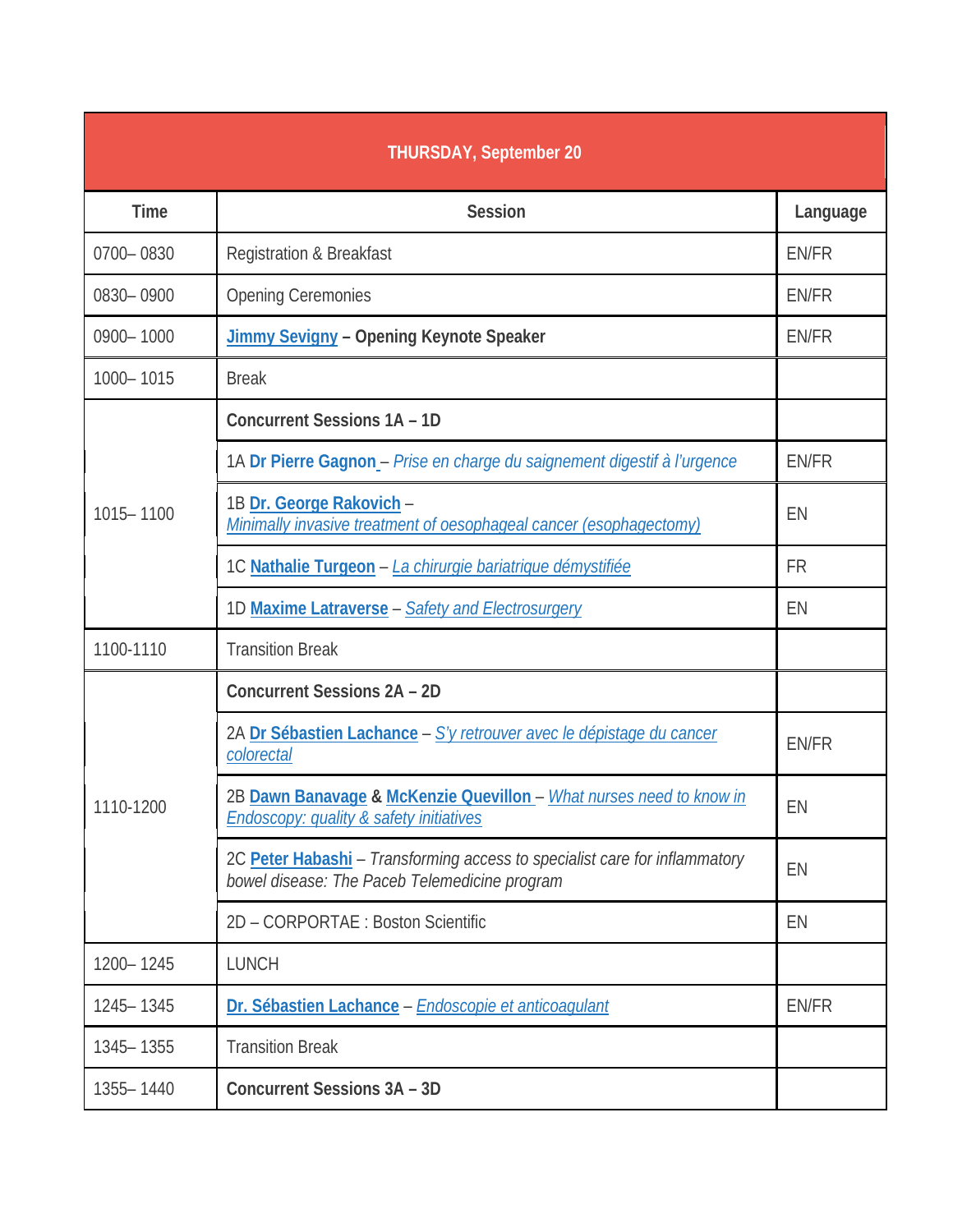|               | 3A                                                                                                                                                 | <b>EN/FR</b> |
|---------------|----------------------------------------------------------------------------------------------------------------------------------------------------|--------------|
|               | 3B Julie Castilloux - La préparation endoscopique en lien avec la<br>videocapsule                                                                  | <b>FR</b>    |
|               | 3C Rhonda Ward - Moderate Moderate Sedation Hypoglycemia                                                                                           | EN           |
|               | 3D Jeff Fynn - VANTAGE Endoscopy Inc.                                                                                                              | EN           |
| 1440-1455     | <b>Transition Break</b>                                                                                                                            |              |
|               | <b>Concurrent Sessions 4A - 4D</b>                                                                                                                 |              |
| 1455-1540     | 4A Dr. Philippe Grégoire - Évaluation de la qualité des soins en endoscopie<br>digestive                                                           | <b>EN/FR</b> |
|               | 4B Karine Tremblay - La sédation-analgésie en endoscopie digestive :<br>nouvelles lignes directrices                                               | <b>FR</b>    |
|               | 4C Dr. Chrystian Dallaire - L'hépatite C disparaîtra en 2030!?                                                                                     | <b>FR</b>    |
|               | 4D Jeff Fynn - VANTAGE Endoscopy Inc.                                                                                                              | EN           |
| 1540-1550     | Transition                                                                                                                                         |              |
| $1550 - 1650$ | <b>Ann Hewitt</b> - Risk analysis: identifying practice gaps utilizing today's<br>quidelines and evidence based practice in endoscope reprocessing | <b>EN/FR</b> |
| $1700 - 1900$ | Reception in Exhibit Hall                                                                                                                          | <b>EN/FR</b> |

| <b>FRIDAY, September 21</b> |                                                               |              |  |
|-----------------------------|---------------------------------------------------------------|--------------|--|
| <b>Time</b>                 | <b>Session</b>                                                | Language     |  |
| 0700-0800                   | <b>Registration &amp; Breakfast</b>                           | EN/FR        |  |
| 0800-0815                   | <b>Opening Remarks</b>                                        | EN/FR        |  |
| 0815-0915                   | Valery Lemelin - L'anemie ferriprivé / Iron deficiency anemia | <b>EN/FR</b> |  |
| 0915-1015                   | <b>Annual General Meeting</b>                                 | EN/FR        |  |
| 1015-1100                   | Nutrition Break in Exhibit Hall                               |              |  |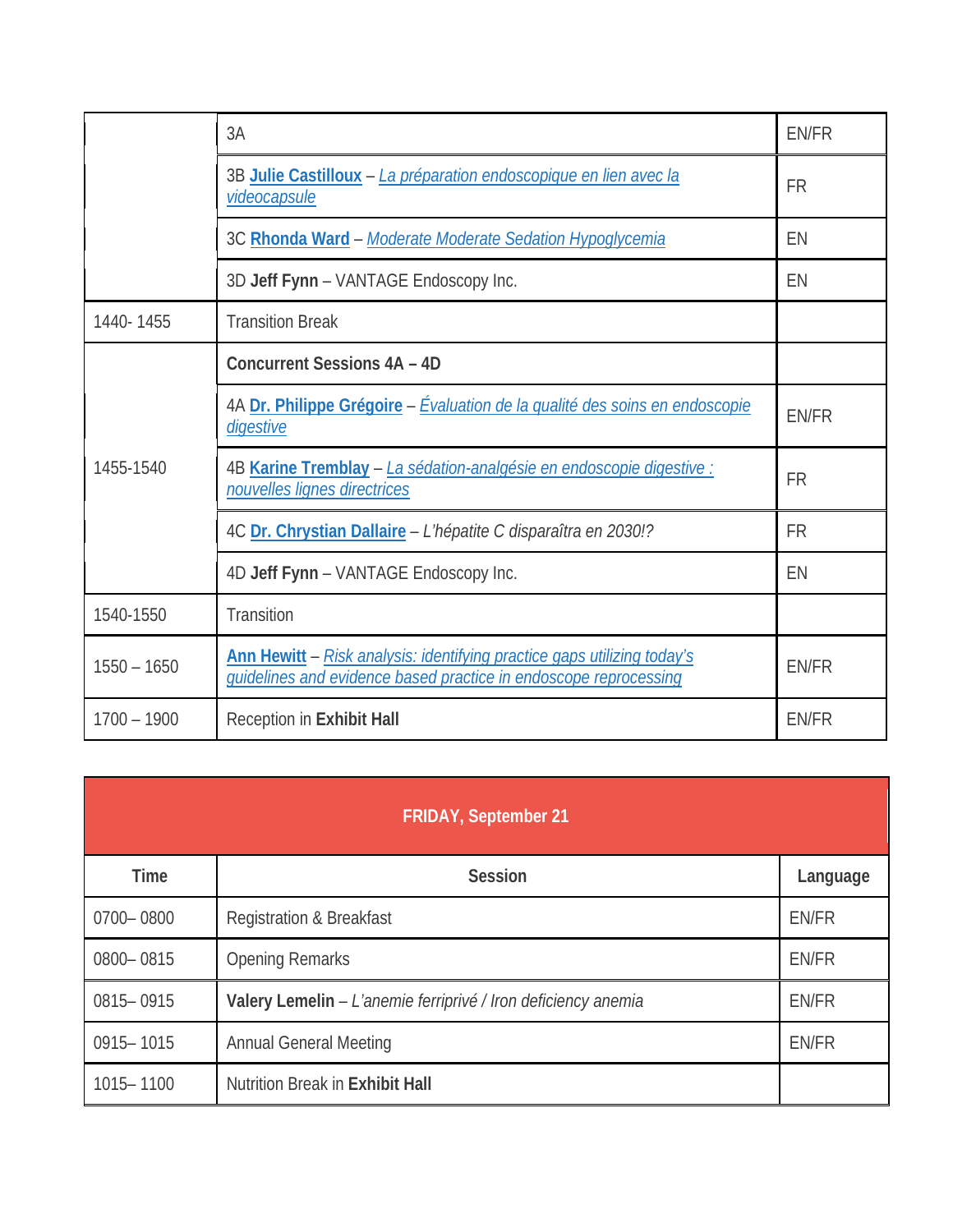| 1100-1200     | <b>Concurrent Sessions 5A - 5D</b>                                                                                         |           |
|---------------|----------------------------------------------------------------------------------------------------------------------------|-----------|
|               | 5A L'excision endo anale par Tems / Transanal endoscopic operation (TEO)                                                   | EN/FR     |
|               | 5B L'écoute – les styles de communications, la rétroaction efficace                                                        | <b>FR</b> |
|               | 5C Mary Ann Drosnock -                                                                                                     | EN        |
|               | 5D Keven Gourdes - Simply the Best: A Review of Best Practices in<br>Endoscopy                                             | EN        |
| 1200-1415     | Lunch in Exhibit Hall                                                                                                      |           |
| 1415-1425     | <b>Transition Break</b>                                                                                                    |           |
|               | Concurrent Sessions 6A - 6D                                                                                                |           |
|               | 6A L'excision endo anale par Tems (conférence en français) / Transanal<br>endoscopic operation (TEO) (english translation) | EN/FR     |
| 1425-1515     | 6B Frederique Petitgrew - Maladies inflammatoires                                                                          | <b>FR</b> |
|               | 6C Dr. Raymond Bourdages - IPMN (intra pancreatic mucinous neoplasms)<br>et Kystes pancreatiques                           | <b>FR</b> |
|               | 6D Gail Mason & Cathy Cormier - CNA Exam Review                                                                            | EN        |
| 1515-1600     | <b>Nutrition Break in Exhibit Hall</b>                                                                                     |           |
| 1600-1645     | <b>Concurrent Sessions 7A - 7D</b>                                                                                         |           |
|               | 7A Manon Bourgeault - Suivi de l'infirmière en endoscopie PQDCCR et<br>normes OIIQ                                         | EN/FR     |
|               | 7B Dr. Hugo Morrissette - Cancer de l'œsophage                                                                             | <b>FR</b> |
|               | 7C Stéphanie Baron                                                                                                         | <b>FR</b> |
|               | 7D CORPORATE Vantage                                                                                                       | EN        |
| $1800 - 2200$ | <b>Evening of Entertainment</b>                                                                                            | EN/FR     |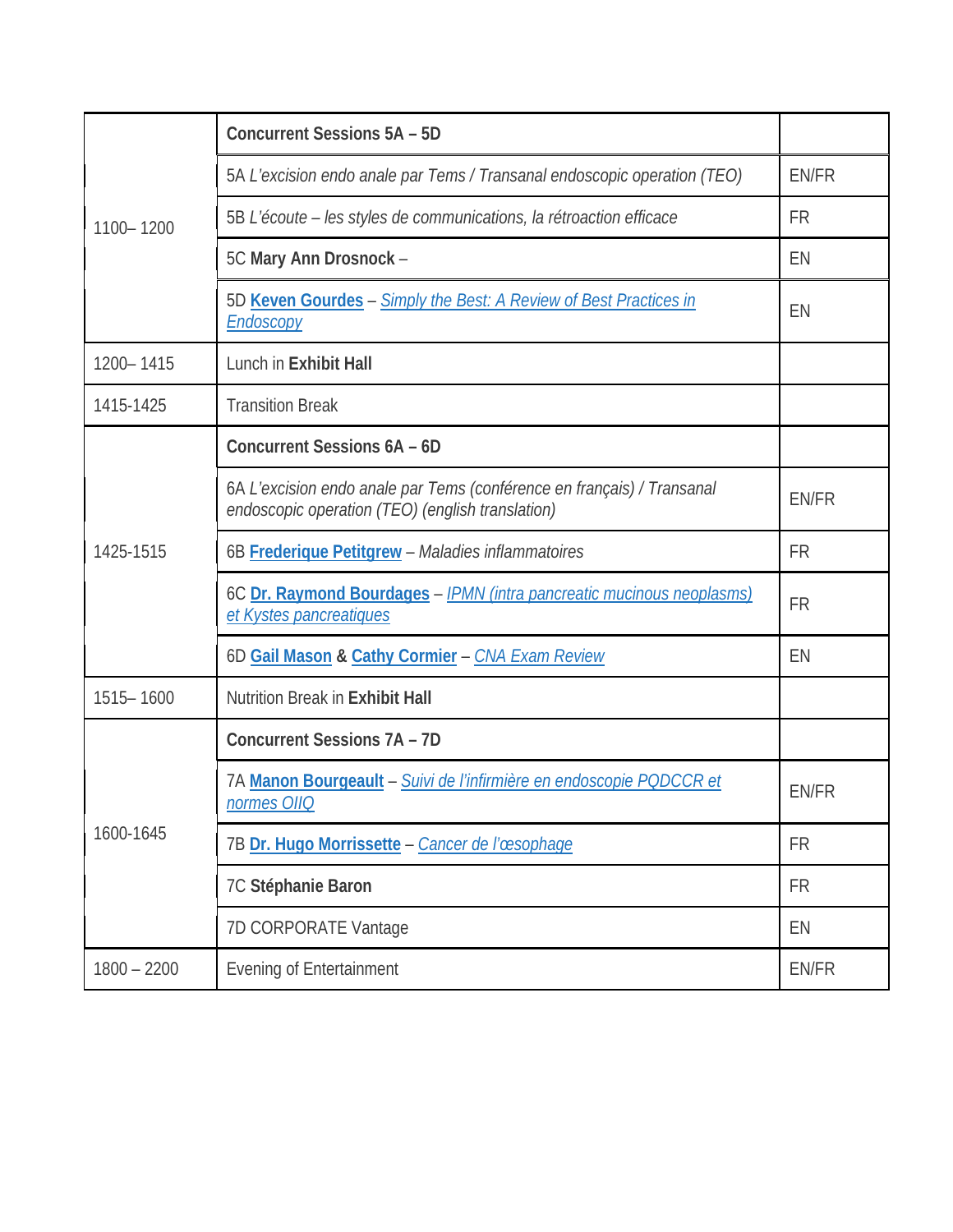| <b>SATURDAY, September 22</b> |                                                                                                                                                   |           |
|-------------------------------|---------------------------------------------------------------------------------------------------------------------------------------------------|-----------|
| <b>Time</b>                   | <b>Session</b>                                                                                                                                    | Language  |
| 0645-0745                     | Walk                                                                                                                                              |           |
| 0715-0845                     | <b>Breakfast</b>                                                                                                                                  |           |
| 0845-0900                     | <b>Opening Remarks</b>                                                                                                                            | EN/FR     |
| 0900-0950                     | Opening Keynote: Dr. Marla Dubinsky - Personalization of IBD : from<br>prediction to prevention                                                   | EN/FR     |
| 0950-1000                     | <b>Transition Break</b>                                                                                                                           |           |
|                               | <b>Concurrent Sessions 8A - 8D</b>                                                                                                                |           |
|                               | 8A Marie Marques - CNA/AIIC Certification                                                                                                         | <b>FR</b> |
| 1000-1050                     | 8B Dr. Pascal Robichaud - La pancréatite chronique                                                                                                | <b>FR</b> |
|                               | 8C Dr. Vipan Jain -                                                                                                                               | EN        |
|                               | 8D Dr. Jean François Latulippe - Colorectal surgery                                                                                               | EN        |
| 1050-1115                     | <b>Nutrition Break in Exhibit Hall</b>                                                                                                            |           |
|                               | <b>Concurrent Sessions 9A - 9D</b>                                                                                                                |           |
|                               | 9A Maria Stavrakis - Mission Impossible  real life! Case study:<br>The challenges faced while waiting for a double transplant and a HCV treatment | EN/FR     |
| 1115-1200                     | 9B Louis Allard - Principes de radioprotection en gastro-entérologie                                                                              | <b>FR</b> |
|                               | 9C Dr. Jean-Nicholas Boursiquot - Food allergy: The Good, the Bad and the<br><u>Ugly</u>                                                          | EN        |
|                               | 9D Ginette Couture - Organisation du travail inf en endo-de la gestion de rôle<br>de l'inf en salle                                               | <b>FR</b> |
| 1200-1300                     | Lunch in Exhibit Hall                                                                                                                             |           |
| 1300-1345                     | Concurrent Sessions 10A - 10D                                                                                                                     |           |